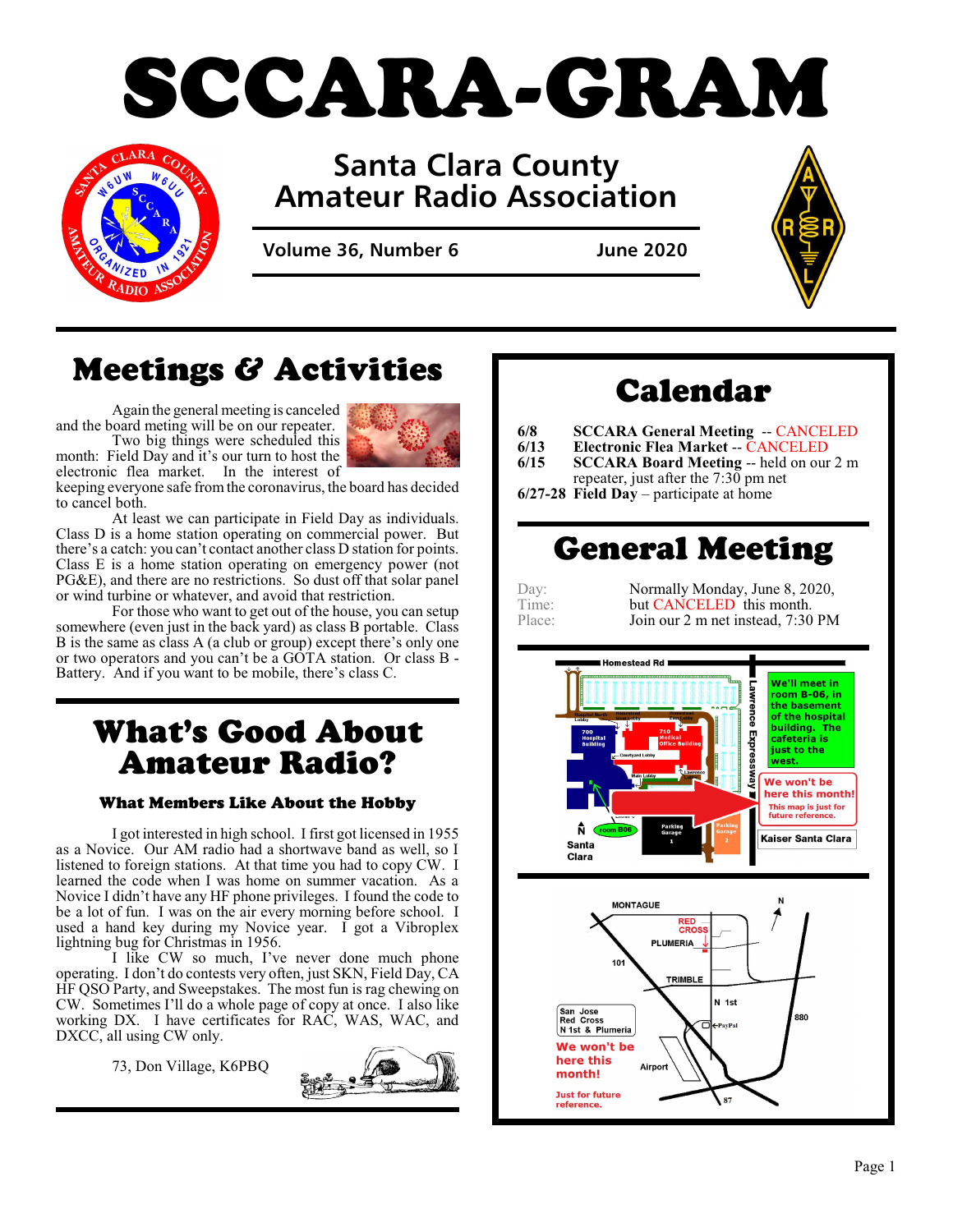The *SCCARA-GRAM* is published monthly by the **SANTA CLARA COUNTY AMATEUR RADIO ASSOCIATION**, PO Box 106, San Jose CA 95103-0106.

SCCARA was formed in 1921 and became a non-profit corporation in 1947. SCCARA is an affiliate of the American Radio Relay League (ARRL). The club station is W6UW.

Permission to reprint articles is hereby granted, provided the source is properly credited.

#### The deadline for articles is the **last Monday of the month**.

#### **Web page:** [www.qsl.net/sccara](http://www.qsl.net/sccara) club email:  $w6uw@arrl.net$  or  $w6uw@sbcglobal.net$

#### **BOARD OF DIRECTORS** (officers are also directors)

| President              | Gregg Lane KF6FNA                     | 408-393-5607 |
|------------------------|---------------------------------------|--------------|
|                        | e-mail: kf6fna@comcast.net            |              |
| Vice President         | Ned Tufekcic AC6YY                    | 408-690-7250 |
|                        | t94nt@hotmail.com                     |              |
| Secretary              | Barbara Britten, KD6OEI 408-293-3847  |              |
|                        | e-mail: kd6qei@arrl.net               |              |
| Treasurer              | Goetz Brandt, K6GKB                   | 408-259-7287 |
|                        | e-mail: $\gcd(a)x$ .netcom.com        |              |
| <b>Station Trustee</b> | Don Village, K6PBO                    | 408-263-2789 |
|                        | e-mail: donvillage7@yahoo.com         |              |
| Director               | Janet Motha, KF6PUO 408-252-3939      |              |
|                        | e-mail: imotha21@gmail.com            |              |
| Director               | Lou Steirer, WA6OYS 408-241-7999      |              |
|                        | e-mail: wa6qys@aol.com                |              |
| Director               | Truman Lindsey, N6TRU 408-896-1878    |              |
|                        | e-mail: $n6$ truhamradio@gmail.com    |              |
| Director               | Wally Britten, KA6YMD 408-891-1105    |              |
|                        | e-mail: ka6ymd@arrl.net               |              |
| Director               | James Rustermier, KI6ZSK 408-972-1689 |              |
|                        | e-mail: rustermier@gmail.com          |              |
|                        |                                       |              |

### **COMMITTEES**

| Editor           | Gary Mitchell, WB6YRU 408-269-2924 |  |  |
|------------------|------------------------------------|--|--|
|                  | e-mail: wb6yru@ix.netcom.com       |  |  |
| Repeater         | Wally Britten, KA6YMD 408-891-1105 |  |  |
|                  | e-mail: ka6ymd@arrl.net            |  |  |
| <b>NØARY BBS</b> | Gary Mitchell, WB6YRU 408-269-2924 |  |  |
|                  | e-mail: wb6yru@ix.netcom.com       |  |  |
| Webmaster        | Wally Britten, KA6YMD 408-891-1105 |  |  |
|                  | e-mail:, ka6ymd@arrl.net)          |  |  |
|                  |                                    |  |  |

#### **SCCARA REPEATERS**

SCCARA owns and operates two repeaters under the call W6UU:<br>2 meter 146 985 - PL 114 8 2 meter: 146.985 - PL 114.8 70 cm: 442.425 + PL 107.2

Phone auto-dial and auto-patch is available. The two meter repeater is located at Eagle Rock near Alum Rock Park in the foothills of east San Jose. The 70 cm repeater is located at the Regional Medical Center (formerly Alexian), east of downtown San Jose, north of 280 and 101.

#### **SCCARA NETS**

On our two meter repeater: Mondays at 7:30 PM, (not the second Monday--our meeting night). Coordinator: Don Village, K6PBQ. On ten meters, 28.385 MHz USB, Thursdays at 8:00 PM. Net control: Wally Britten, KA6YMD. Visitors welcome.

#### **NØARY PACKET BBS**

SCCARA hosts the packet BBS N0ARY (connect to n0ary-1). User ports: 145.09 MHz at 1200 baud, 433.37 MHz at 9600 baud, and telnet sun.n0ary.org (login "bbs"). Sysop: Gary Mitchell, WB6YRU For general packet info, see the NCPA web site [ncpa.n0ary.org](http://www.ncpa.n0ary.org).

#### **AMATEUR LICENSE TESTING**

ARRL/VEC Silicon Valley VE group: Morris Jones, AD6ZH: 408-507-4698

# Silent Key

I was eves dropping on a ham net that was in progress and realized I was listening to a celebration of life. A ham in San Francisco had died who was well known to a great number of people in the ham community. News of his death had motivated several friends to circulate emails to all hams that knew him and before long a schedule was agreed upon and the remembrances began. As I listened, I realized that the deceased was someone I would have liked to have known. His friends were recalling years of socializing over the years, his exploits as a serious bicyclist, his career, etc. The best part was the number of check ins that had not talked to each other for some years and their excitement at reconnecting over the air. Photographs of exploits from yesterday were recovered from albums and shared amongst the group. Amazingly, no one had to leave their homes to participate.

Although the wake would probably have been done over the air in any case, it seems a perfect solution to the Corona Virus stay at home order. Yet another reason to like ham radio! The sounds of the celebration are propagating to the far corners of the universe.

Goetz Brandt, K6GKB

# ARRL News

From *The ARRL Letter*, April 30, 2020

### **Frequency Measuring Test Results Posted**

The results of the spring 2020 Frequency Measuring Test (FMT), conducted on April 24, have been posted. Coming in at the top of the list for stations entering readings of both the 40-meter and 80-meter frequencies was Steve Cerwin, WA5FRF. His average error rate was 0.004902 parts per million (ppm). The Top 10 looked like this, with average error rates in ppm. Bill De Carle, VE2IQ, has posted [\(http://k5cm.com/rankings april 202020.txt](http://k5cm.com/rankings%20april%20202020.txt)) a ranked list of participants who submitted readings for both frequencies.

| 1.  | <b>WA5FRF</b>                  | 0.004902 |
|-----|--------------------------------|----------|
| 2.  | <b>WA2IKL</b>                  | 0.005584 |
| 3.  | N7WS                           | 0.005636 |
| 4.  | N9CIF                          | 0.006999 |
| 5.  | NJ0U                           | 0.007051 |
| 6.  | N <sub>8</sub> O <sub>BJ</sub> | 0.007655 |
| 7.  | AD5MT                          | 0.008415 |
| 8.  | KB3UMD                         | 0.008415 |
| 9.  | WB6RJH                         | 0.008492 |
| 10. | AB4RS                          | 0.009174 |
|     |                                |          |

Today's FMTs are conducted completely online, with no manual log-checking or intervention. Connie Marshall, K5CM, provides Bruce Horn, WA7BNM, with the precise a c t u a l frequencies, participating individuals submit their measurements, and machines handle the rest. Ninety-eight radio amateurs



took part in the April 2020 FMT. The next FMT will take place in November.

Taking part in the FMT does not require special laboratory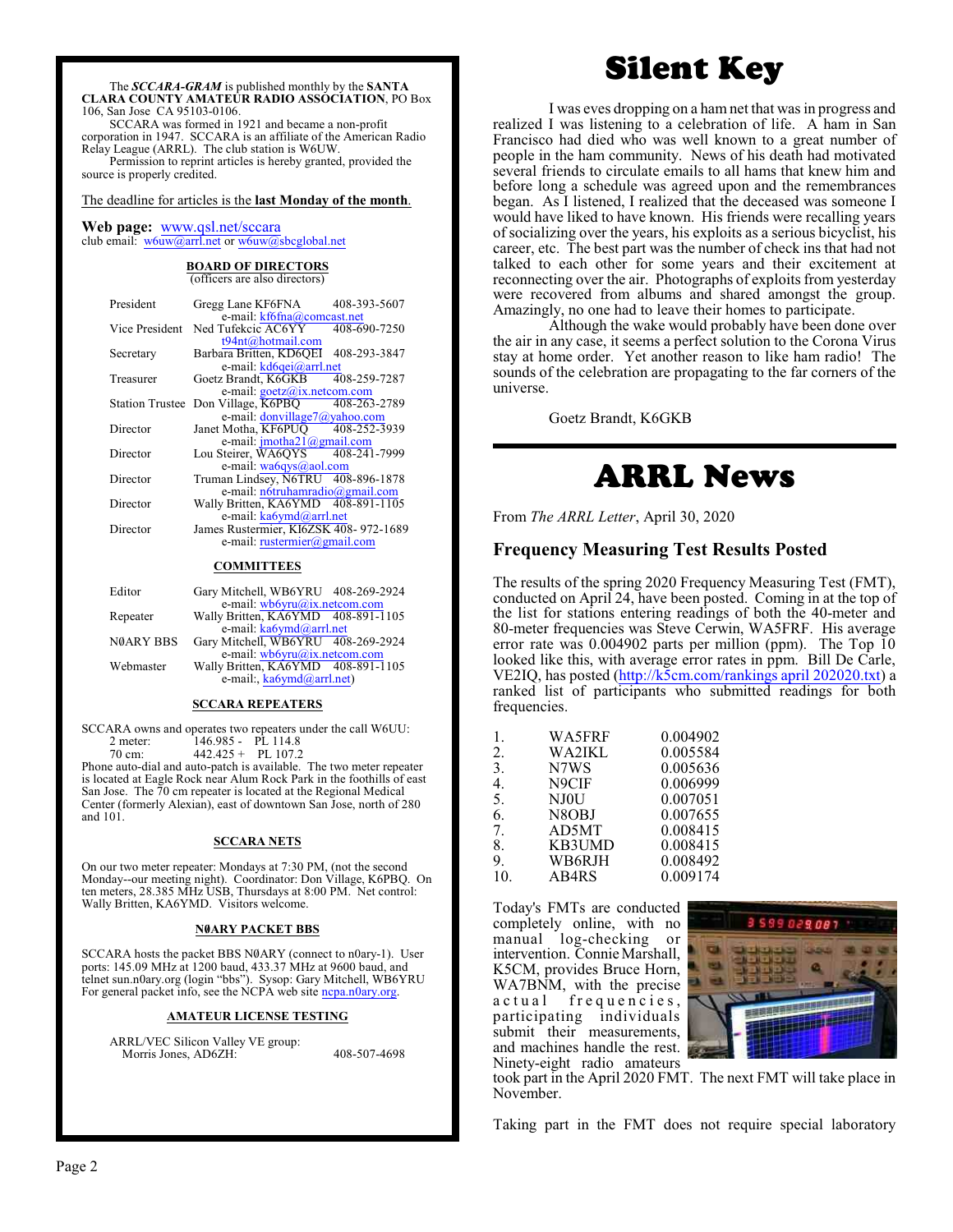equipment. Modern HF transceivers can measure frequency quite accurately, and SDR-based receivers and available software can enable precise frequency measurements. Today's FMT leaders are able to accurately measure beyond the number of decimal places (out to five) that a typical transceiver will display, however.

Some information ([http://www.k5cm.com/]((http://www.k5cm.com/)) on how to measure the frequency of a carrier is available on Marshall's website, as well as in past articles in QST. Visit the FMT-Nuts discussion group on [https://groups.io/g/fmt-nuts]((https://groups.io/g/fmt-nuts).

## **Radio Amateur Finds Another "Zombie Satellite"**

British Columbia radio amateur Scott Tilley, VE7TIL, has found another "zombie satellite," as he calls them. This time, he tracked and identified radio signals from the experimental UHF military communication satellite LES-5. Tilley says he found the satellite in what he called a geostationary "graveyard" orbit after noting a modulated carrier on 236.7487 MHz.



"Most zombie satellites are satellites that are no longer under human control, or have failed to some degree," Tilley told National Public Radio (NPR) earlier this month. It's not clear whether LES-5 is still capable of receiving commands.

[https://www.npr.org/2020/04/24/843493304/long-lost-u-s-milita](https://www.npr.org/2020/04/24/843493304/long-lost-u-s-military-satellite-found-by-amateur-radio-operator) [ry-satellite-found-by-amateur-radio-operator](https://www.npr.org/2020/04/24/843493304/long-lost-u-s-military-satellite-found-by-amateur-radio-operator)

LES-5 was built by MIT's Lincoln Laboratory and launched in 1967 as part of the military's Tactical Satellite Communication Program. It was supposed to shut down in 1972, but it continues to operate as long as its solar panels are facing the sun.

What intrigued Tilley about LES-5 was that it might be the oldest functioning geostationary satellite in space. After British Columbia went on lockdown due to the COVID-19 pandemic, Tilley found himself with a lot of free time for such a search. He located LES-5 on March 24.



LES-5 under construction.

From his home in Roberts Creek, British Columbia, Tilley, an amateur astronomer, routinely scans the skies for radio signals from classified objects orbiting Earth. Since he started, he's located dozens of secret or unlisted satellites.

In 2018, while hunting for an undisclosed US government spacecraft lost in a launch mishap, he spotted the signature of IMAGE (Imager for Magnetopause-to-Aurora Global Exploration), a NASA spacecraft believed to have died in December 2005. The discovery delighted space scientists. NASA and another ham in the UK confirmed his finding. Launched in 2000 on a mission to monitor space weather, IMAGE mapped plasma patterns around Earth.

From *The ARRL Letter*, May 7, 2020

## **Russian DOSAAF-85 (RS-44) Amateur Radio Satellite Transponder Now Active**

The amateur radio linear transponder (SSB/CW) on the Russian DOSAAF-85 (RS-44) has been activated. Dmitry Pashkov, R4UAB, explains that RS-85 is a small scientific satellite built by specialists at Information Satellite Systems and students at Siberian State Aerospace University (SibSAU). The satellite's name commemorates the 85th anniversary of the Voluntary Society for the Assistance to the Army, Aviation, and Navy (DOSAAF), the organization responsible for the military training of Soviet youth.

This is the third satellite created by the specialists of ISS-Reshetnev and is based on the Yubileyniy platform, which features a hexagonal<br>prism structure with prism structure body-mounted solar cells. It was launched into orbit last December 26 from the



Plesetsk Cosmodrome and is in an elliptical orbit with a perigee of 1,175 kilometers (729 miles), an apogee of 1,511 kilometers (937 miles), and an inclination of 82.5°. Transmitter power is 5 W, and the beacon is on 435.605 MHz (identifying as RS-44).

The transponder is inverting, with uplink centered at 145.965 MHz  $\pm 30$  kHz, and downlink centered at 435.640 MHz  $\pm 30$  kHz. Logbook of The World (LoTW) accepts DOSAAF-85 contacts under "RS-44."

From *The ARRL Letter*, May 14, 2020

## **ARRL Seeks Clarification of Amended Amateur Service RF Safety Rules**

ARRL has filed a Petition for Clarification addressing two issues arising from amended FCC RF safety rules that go into effect on June 1 for the Amateur Service and other FCC-regulated services. [\(https://tinyurl.com/yad86a89]((https://tinyurl.com/yad86a89)) Licensees will have 2 years to determine if anRF safety evaluation is now required under the new rules and to perform an evaluation and implement any needed mitigation measures. Current rules already require amateur stations to meet RF exposure limits, but more radio amateurs will have to evaluate their stations under the new rules. The revised final rules, adopted last November, appeared in the April 1 edition of The Federal Register.

[https://www.govinfo.gov/content/pkg/FR-2020-04-01/pdf/2020-](https://www.govinfo.gov/content/pkg/FR-2020-04-01/pdf/2020-02745.pdf) [02745.pdf](https://www.govinfo.gov/content/pkg/FR-2020-04-01/pdf/2020-02745.pdf)

"For applicants and licensees in the Amateur Radio Service, we substitute our general exemption criteria for the specific exemption from routine evaluation based on power alone in  $\S 97.13(c)(1)$  and specify the use of occupational/controlled limits for amateurs where appropriate," the FCC said. While radio amateurs have always had to comply with RF exposure limits, certain stations have been exempted from having to conduct evaluations based upon power and frequency.

On May 8, ARRL asked the FCC to clarify that using maximum permissible exposure (MPE) limits be permitted in the Amateur Service for required RF safety evaluations of 2200-meter operations, just as they are elsewhere in the amateur spectrum. Removal of the exemption for amateurs resulted in a requirement to use specific absorption rate (SAR) limits for amateur frequencies between 100 and 300 kHz.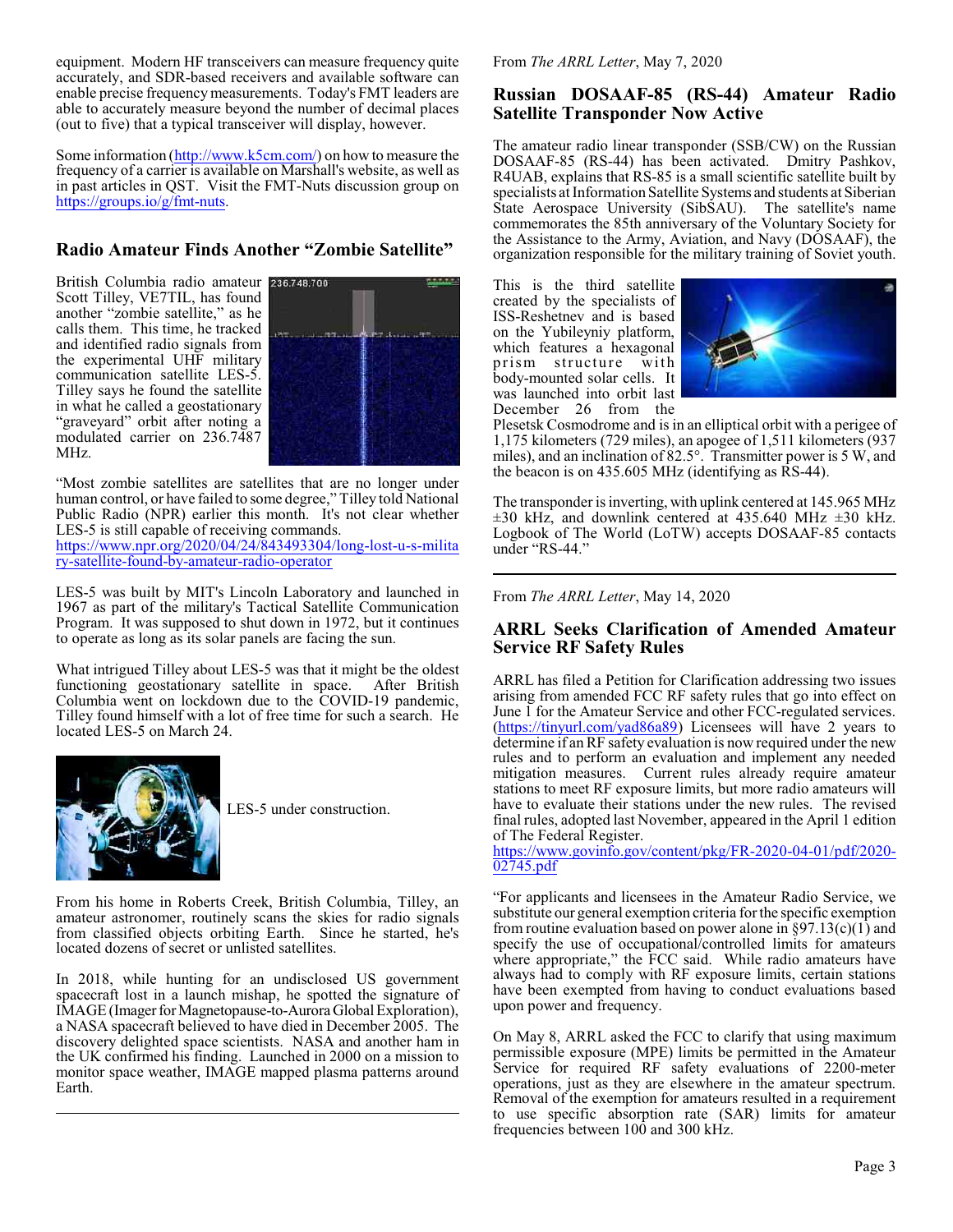"Near-field calculation of a uniform field applied to a transmitter and antenna operating at 1 W EIRP on 2200 meters would result in a very conservative estimate of specific absorption rate (SAR) and is a valid measurement for determining safety of operation," ARRL told the FCC. "We request clarification that the rules do not intend to preclude the use of MPE as a surrogate for SAR to evaluate amateur operations in the 2200-meter band."

ARRL also wants the FCC to clarify that its amended rules permit the use of near-field regression rates, using the MPE table to compare against the maximum field strength that may occur from a handheld portable device, instead of using the SAR. In its filing, ARRL maintained that SAR data is not available for amateur equipment, as it is for equipment used in other services. Before the rules were amended, mobile and portable transmitters generally were exempt from the requirement to perform routine environmental evaluations.

Under §97.13(c)(1) as amended, effective on June 1, amateur licensees must ensure compliance with FCC RF exposure requirements spelled out in sections 1.1307(b), 2.1091, and 2.1093 of the FCC rules, where applicable. The rule directs radio amateurs to OET Bulletin 65, Supplement B for methodologies and guidance to evaluate amateur radio operation.

[https://transition.fcc.gov/Bureaus/Engineering\\_Technology/Doc](https://transition.fcc.gov/Bureaus/Engineering_Technology/Documents/bulletins/oet65/oet65.pdf) [uments/bulletins/oet65/oet65.pdf](https://transition.fcc.gov/Bureaus/Engineering_Technology/Documents/bulletins/oet65/oet65.pdf)

The FCC has provided 2 years -- until May 31, 2022 -- for licensees to determine if evaluations are now required, to perform such evaluations where necessary, and to implement any needed mitigation measures.

The FCC did not amend the actual RF exposure limits that were adopted in 1996.

## **The transponder on HuskySat-1 has been activated and is open for use and testing, AMSAT Vice President-OperationsDrew Glasbrenner, KO4MA, reports.**

"It's fairly sensitive, and 5 - 10 W is plenty most of the time. There are some fades due to satellite orientation, and some passes are definitely better than others. Strong signals may impact the beacon strength." HuskySat-1 is the first CubeSat from the Husky Satellite Lab at the University of Washington and the first mission with AMSAT's linear transponder module (LTM-1), a V/u transponder and integrated telemetry beacon and command receiver. University researchers recently completed their Part 5 (Experimental) operations and have opened up the amateur radio transponder, which is available for use in educational CubeSat missions that are willing to enable the transponder for worldwide use. The HuskySat-1 V/u transponder is inverting, with an uplink passband of 145.910 - 145.940 MHz, and a downlink passband of 435.810 - 435.840 MHz. The 1200-baud BPSK telemetry beacon is at 435.800 MHz.

## **Choosing FTx Transmit and Receive Frequencies in Crowded Contest Bands**

Here's how to pick FT-mode transmit and receive frequencies in crowded contest bands. First, pick an audio offset frequency greater than 500 Hz, but less than the suggested frequency intervals  $(e.g., 2 kHz)$ . In crowded band conditions, the "base" transmit frequencies for FT4 or FT8 are suggested to be at 2 kHz intervals. For example, some stations may set their radio's frequency to 14.130 MHz, while others are at 14.132 or 14.134 MHz. Under Here's the reasoning: If the CQing station chooses 14.130.0 with an offset of 2.4 kHz, then a listening station's radio tuned to 14.132.0 will "see" that station at 400 Hz. Many radios have audio passbands of between 500 Hz and 3,000 Hz. Frequencies outside that range are not received as well. A reduced sensitivity at 400 Hz can make the difference in decoding successfully.

The station answering the CQ (radio at 14.132.0 MHz) should likely pick a frequency at or near the CQ frequency, since the operator doesn't know whether the CQing station's frequency is at 14.130 or 14.132. If the receiving station chooses, say, 1.5 kHz, this would be at 14.133.5. A CQing station set to 14.130 may not be decoding all the way to 3.5 kHz from the radio's offset frequency. -- Thanks to The ARRL Contest Update

From *The ARRL Letter*, May 21, 2020

## **Planning Your ARRL Field Day 2020 Operation**

For most of us, ARRL Field Day 2020 is going to look quite different than it has in past years. Considering the impact of social distancing due to the COVID-19 pandemic, many radio clubs and large groups will not be gathering in their usual Field Day locations this year. Here are some tips and suggestions to help participate in amateur radio's largest annual on-air event under these unusual circumstances.

### Don't Forget 6 Meters

Field Day is a non-adjudicated operating event and not a "full speed ahead" contest. It is also not just an HF event. All amateur radio bands above 50 MHz may be used during the event too.

This includes 6 meters, which often offers significant propagation enhancements around the time of Field Day weekend. The band is available to amateurs holding a Technician-class license or higher. If you have an HF/VHF/UHF multi-mode transceiver, try making SSB, CW, or digital contacts on 6 meters. Even a simple vertical or dipole will allow you to experience the "magic band."

### Activities for Techs

One suggestion for clubs to consider in order to increase participation among their Technician-class members is to schedule specific times when these club members will monitor designated VHF and UHF simplex frequencies for Field Day activity. (Avoid published national FM simplex calling frequencies; repeaters are prohibited for Field Day contacts.) This way, members having equipment capable of VHF/UHF-only operation may be able to participate from home or a vehicle. Clubs can choose a list of frequencies and schedule times in advance.

On HF, Technician-class licensees have CW privileges on 80, 40, and 15 meters, as well as RTTY/data and SSB phone privileges on 10 meters. If you aren't a CW operator, try calling CQ on 10-meter SSB in the late afternoon and early evening on Saturday to see if conditions are favorable for long-distance communications. Try experimenting with a simple wire antenna for 10 meters. You might discover that the band can offer plenty of unexpected propagation.

### Set Up for Digital Modes

You might want to explore using FT4/FT8 (or other) digital modes on 10 meters, 6 meters, or even on VHF/UHF. These modes offer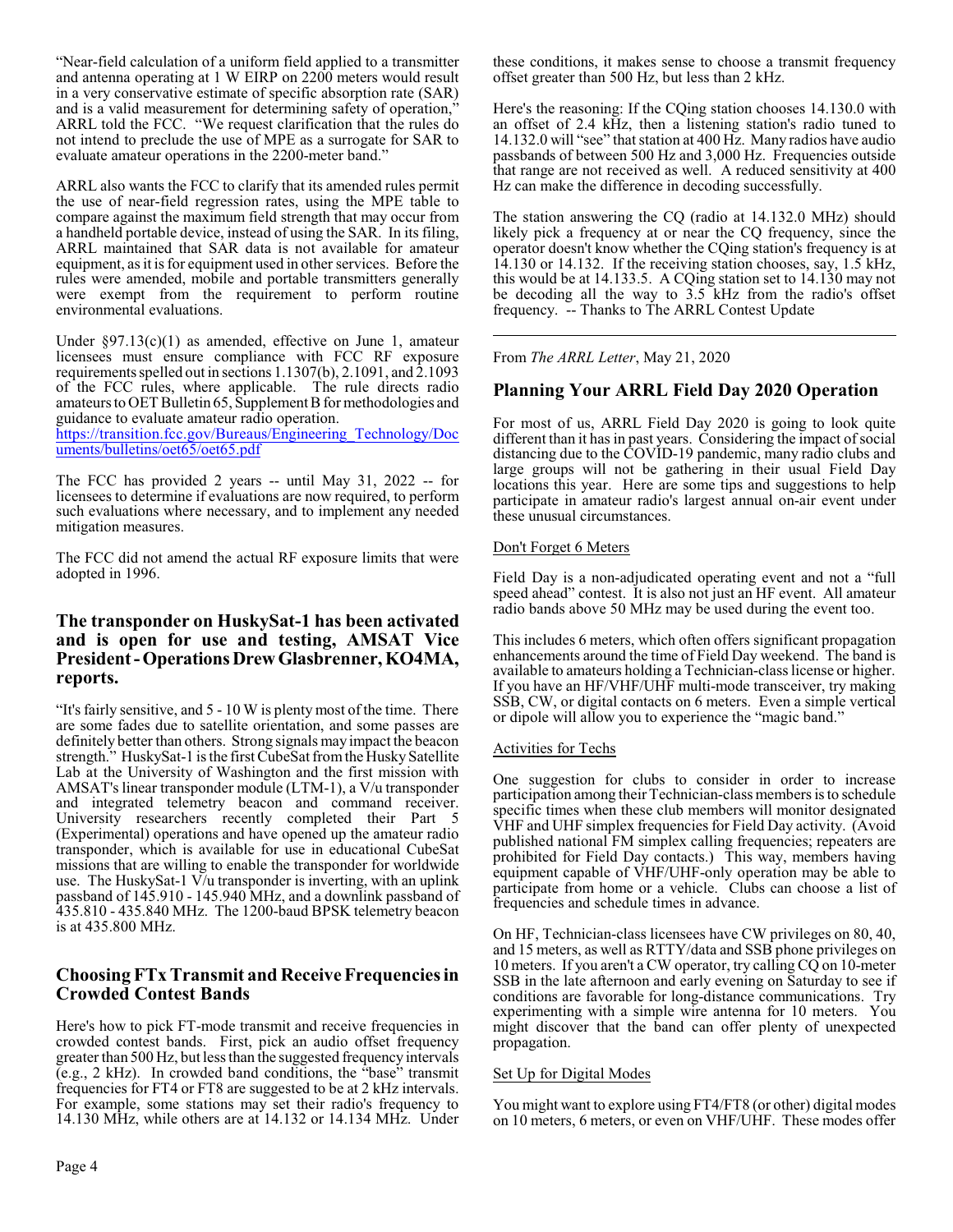an opportunityto make weak-signal contacts when band conditions often do not support voice communication. There have been reports of some great 6-meter openings in recent weeks, and these are likely to occur more frequently as summer approaches.

Setup is relatively straightforward. You'll need a computer and a digital interface to connect the radio to the computer, and you'll need to download one of the digital mode software packages, such as the free WSJT-X suite, which incorporates FT8 and FT4. Software should support the ARRL Field Day exchange (WSJT-X version 2.0 or later, for example).

<http://www.physics.princeton.edu/pulsar/K1JT/wsjtx.html>

**ARRL Field Day rules place a premium on "developing skills to meet the challenges of emergency preparedness as well asto acquaint the general public with the capabilities of amateur radio." Field Day 2020 is June 27 - 28.**

### The Excitement of Ham Satellites

Another area to explore is satellite operation. Many hams have had success making contacts via the FM satellites with just a VHF/UHF handheld radio and a small handheld directional antenna. You'll need a multi-mode VHF/UHF transceiver for the linear (SSB and CW) satellites. To determine when a satellite will be making a pass over your location, visit AMSAT's Online Satellite Pass Prediction page.

<http://www.amsat.org/track/index.php>

### An Opportunity for Learning

ARRL Field Day 2020 may be the year you decide to participate solo, or with other members of your household. You may want to focus on expanding your knowledge base and experiment with new modes or bands that you never thought of using before. If you're a mentor to a newer ham, Field Day can be an opportunity to share some of your knowledge with them, as well as for you to expand your own operating horizons. This might be the year to leave your Field Day comfort zone and try something new!

## **Federal Judge Okays Retrieval of Titanic Marconi Wireless Equipment**

A US federal judge in Virginia has given permission to retrieve the ill-fated RMS Titanic's Marconi wireless gear, which transmitted distress calls from the sinking ocean liner during its maiden voyage. Judge Rebecca Beach Smith of the US District Court in Norfolk ruled that the radio gear is



historically and culturally important and could soon be lost within the rapidly decaying wreck. The Titanic sank in 1912 some 370 miles off the coast of Newfoundland after striking an iceberg.

"The Marconi device has significant historical, educational, scientific, and cultural value as the device used to make distress calls while the Titanic was sinking," Judge Smith wrote in her ruling. She said the company would be permitted "minimally to cut into the wreck" to access the radio room.

David Concannon, a lawyer for R.M.S Titanic Inc., which the court has recognized as the steward of the vessel's artifacts, said the company would try to avoid cutting into the ship, noting that the radio room may be reachable via a skylight that was already open. More legal wrangling may lie ahead. The National Oceanic and Atmospheric Administration (NOAA) contends that the retrieval expedition is still prohibited under US law and under an international agreement between the US and the UK.

R.M.S Titanic has said the radio transmitter could unlock some of the secrets about a missed warning message and distress calls sent from the ship.

"It tells an important story," Concannon said. "It tells of the heroism of the operators that saved the lives of 705 people. They worked until water was lapping at their feet.'

Recreation of the Titanic Radio Room



In an April court filing, NOAA argued against the salvage effort, saying that any benefit to be realized from cutting into the vessel to recover the Marconi equipment would not be "worth the cost to the resource and not in the public interest."

RMS Titanic sought permission to carry out what it called a "surgical removal and retrieval" of the Marconi radio equipment. As might be expected, the deteriorating Marconi equipment is in poor shape after more than a century under water. The undersea retrieval would mark the first time an artifact was collected from within the Titanic, which many believe should remain undisturbed as the final resting place of some 1,500 victims of the maritime disaster. The wreck sits on the ocean floor some 2 1/2 miles beneath the surface, and remained undiscovered until 1985. R.M.S. Titanic said it plans to use a manned submarine to reach the wreck and then deploy a remotely controlled sub to retrieve the radio equipment.

# Meeting Minutes

## General Meeting, May 11 2020



*{This meeting was cancelled}*

### Board Meeting, May 18, 2020



Held on our 2 m repeater W6UU due to the Covid-19 pandemic.

Meeting called to order by President Gregg Lane KF6FNA at 7:45 PM

#### Attendance:

President Gregg Lane KF6FNA; VP Ned Tufekcic AC6YY; Secretary Barbara Britten KD6QEI; Treasurer Goetz Brandt K6GKB; Station Trustee Don Village K6PBQ; Directors: Lou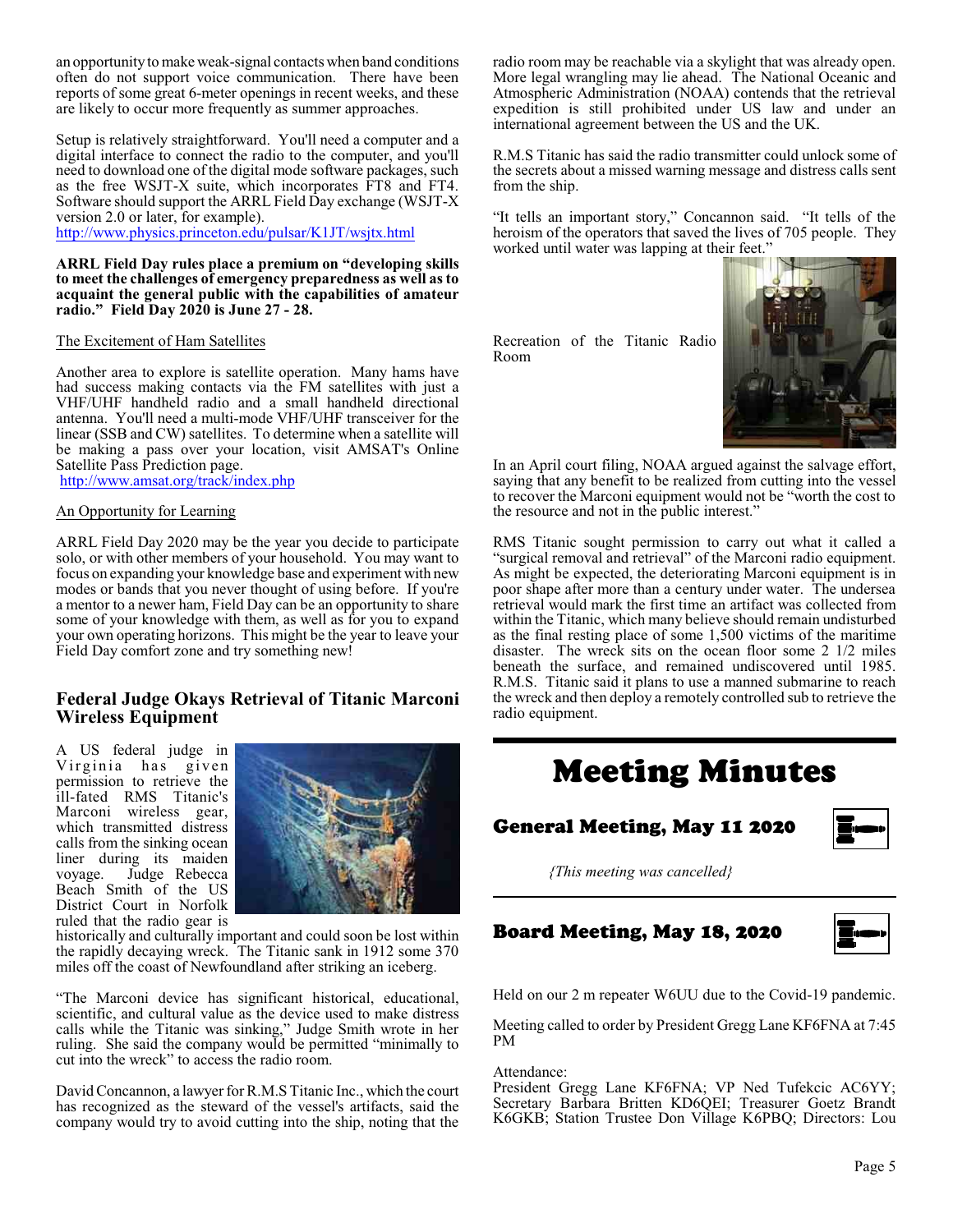Steirer WA6QYS, Wally Britten KA6YMD, James Rustermier KI6ZSK, Truman Lindsey N6TRU. Absent: Janet Motha KF6PUQ.

Visitors: Editor GaryMitchell WB6YRU, KK6CCU Ben Shuford

Announcements:

Ben KK6CCU: I was a member years ago. I'm back now and am interested in being a Director.

President's Report, Gregg KF6FNA: Nothing new to report.

Vice President's Report: Ned AC6YY: Nothing new to report.

Secretary's Report, Barbara KD6QEI: The April Board meeting minutes were published in the SCCARA-GRAM. Gary WB6YRU: We now have 42 members, 14 dropped out, 1 new member joined. We ended 2019 with 55 members.

Treasurer's Report, Goetz K6GKB:

 $Checking = $11,226.07$ Savings  $=$  \$00.00  $Cash = $196.04$  $Total = $11,422.11$ 

Balance includes the recent purchase of a large tarp to cover the antenna trailer.

Trustee's Report, Don Village K6PBQ: The QSL cards were finally received from Goertz. Five cards: Chile, Netherlands Antilles, Japan, Taiwan, Canada.

Standing Committees

Repeater chairman's report, Wally KA6YMD: Nothing new to report.

Goetz K6GKB: The 2 m repeater has 4 car batteries. They're being kept charged by a small wind generator.

John W6JPP: Some people have reported trouble with the 70 cm repeater lately.

Webmaster's report, Wally KA6YMD: I'm keeping the web site updated as usual.

Editor's report: Gary WB6YRU: The printer has been acting up, the colors are not registering right. We're printing five SCCARA-GRAMs monthly now, done commercially at Office Max.

John Parks, KB6JPP: We may get a donated commercial printer. I'll keep you posted.

BBS Sysop's report: Gary WB6YRU: Nothing new to report

Old Business:

Field Day at the Red Cross:

Gregg Lane, KF6FNA: George Williams of the Red Cross asked if we can do Field Day while maintaining a 6 foot distance.

Don Village, K6PBQ: Read a comment downloaded from the ARRL website: "All groups participating in Field Day this year should consult with their county health directors regarding the rules to be followed before proceeding with plans." We could have three antennas to operate three separate stations in three separate rooms to maintain the 6 foot distancing.

Gary Mitchell, WB6YRU: Should we even have Field Day this year? That information needs to be in the next SCCARA-GRAM, the June edition.

Truman Lindsey N6TRU: We could possibly operate remotely via Zoom.

Don Village, K6PBQ: SCCARA should cancel Field Day for this year, and we each operate D or E class as individuals at home.

Ned Tufekcic, AC6YY: I need a week before Field Day to get the computers ready. Gregg KF6FNA volunteered to help.

Motion by Don Village K6PBQ: SCCARA should cancel Field Day for this year. Seconded by Goertz Brandt, K6GKB. Motion carried unanimously.

Antennas on the Red Cross roof:

Gregg Lane KF6FNA: I need two volunteers to help work on the club station's antennas. Volunteers: John Parks W6JPP, and Wally Britten KA6YMD.

Tarp for the antenna trailer: A tarp to cover the antenna trailer was purchased for \$441.61, and is now at Goertz's house. A trailer-covering party must be scheduled to take place at the American Legion Post (where the trailer is stored). Volunteers: John Parks W6JPP, who will pick up the tarp from Goertz, Ben Schuford KK6CCU, James Rustermier KI6ZSK, Truman Lindsey N6TRU, and Gregg Lane KF6FNA. No day and time were decided yet.

New Business:

Flea Market (we host it in June):

Gary Mitchell WB6YRU: We should cancel the June flea market because of the covid-19 pandemic. Paul Gorny KK6HWN: The July flea market is un-hosted, if SCCARA chooses to switch months.

Motion by Don Village K6PBQ: SCCARA should cancel the June Flea Market. Seconded by Barbara K. Britten KD6QEI.

Motion carried unanimously.

Don K6PBQ: The ARRL web site has a listing of clubs, SCCARA's entry needs updating.

Meeting adjourned at 8:44 p.m.

Barbara Britten KD6QEI, Secretary

# Packet Pieces

## Downloaded from the BBS packet network:

========================= Date: 27 Nov 2012 23:56 From: GM3YEW@GB7YEW To: HUMOUR@WW Subject: Jokes 25/11 -------------------------------------------------------------

"Bob why don't you play golf with John anymore?" asked a friend.

"Would you play golf with a guy who moved the ball with his foot when you weren't watching?" Bob asked.

"Well no" admitted the friend.

"Neither will John" replied Bob.

---------- A man takes his seat in the theater but he is too far from the stage. He whispers to the usher "This is a mystery and I have to watch a mystery close up. Get me a better seat and I'll give you a handsome tip."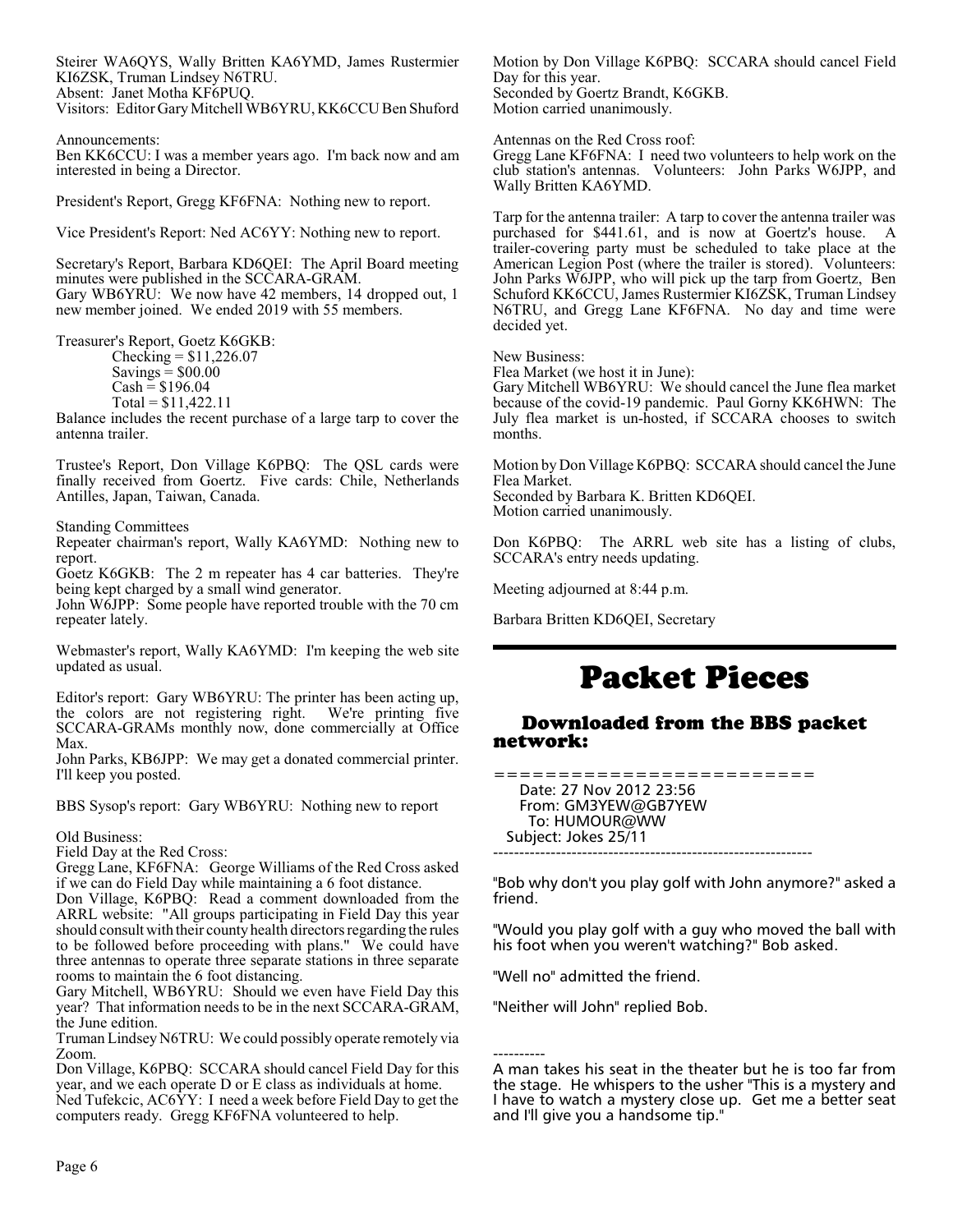The usher moves him into the second row and the man rewards him with 50 cents. The usher looks at his tip for a second and then leans over to whisper to the man "The wife did it."

As I was doing this, one of the dimmest apprentices I have ever known came along. He asked me what I was doing. I patiently explained that if I heated the nut it would grow larger and release its grip on the bolt, so I could then remove it.

"So things get larger when they get hot do they?" he asked.

Suddenly an idea flashed into my mind. "Yes" I said "that's why days are longer in summer and shorter in winter."

There was a long pause, then he said "You know I always wondered about that."

------------------- A man boarded an airplane in Anchorage with a box of frozen crabs and asked a blonde female crew member to take care of the box for him. She took the box and promised to put it in the crew's refrigerator.

He pointedly advised her that he was holding her personally responsible for the crabs staying frozen. He mentioned that he was a lawyer and proceeded to rant at her about what would happen if she let them thaw out.

Needless to say she was annoyed by his behavior.

Shortly before landing in Seattle she used the intercom to announce to the entire cabin: "Would the gentleman who gave me the crabs in Anchorage please raise your hand?"

Not one hand went up. She took them home and ate them.

The lesson: Blondes aren't as dumb as most men think.

========================= Date: 10 Apr 2011 07:41 From: W1GMF@W1GMF To: HUMOR@USA Subject: Checking for Leaks -------------------------------------------------------------

At a naval barracks the enlisted men were being given their shots prior to going overseas. One lad, having received his series of injections, asked for a glass of water.

"What's the matter, Mate?" asked the medic. "Do you feel sick?"

"No, just checking to see if I'm still watertight."

# Need Help?

Amateurs have a long history of helping each other. An experienced amateur who helps another is traditionally called an "Elmer." If you have a question or problem, you are encouraged to ask one of SCCARA's Elmers. Below is a list of topics and who to contact for each. If your topic isn't listed, ask one of the Elmers under the topic that comes closest and we'll ask around.

If you consider yourself to be reasonably competent in at least one area of amateur radio and would be willing help others, please fill out an Elmer form (available from the club secretary or on our web site).

### **Topics:**

Antennas, feed-lines, tuners: **NV6W, W6JPP, K6PBQ** CW (Morse code): **NV6W, K6PBQ** DX (long distance, propagation): **NV6W** EchoLink: **K6GKB** Emergency operating, preparedness: **WA6QYS** HF operating techniques: **NV6W, K6PBQ** Homebrew projects, construction: **WB6YRU** Legal, FCC rules: **WB6YRU** License testing, new amateurs: **W6JPP** Lightning protection, grounding: **WB6YRU** Packet Network (BBS, forwarding): **WB6YRU** SCCARA (club inner workings): **K6PBQ, WB6YRU, WA6QYS** Station set-up, equipment: **K6PBQ, W6JPP** TVI, RFI: **WB6YRU**

### **Contacts:**

K6GKB, Goetz Brandt, 408-259-7287 e-mail: [goetz@ix.netcom.com](mailto:goetz@ix.netcom.com)

NV6W, James D. Armstrong, Jr., evening & msg: 408-670-1680

W6JPP, John Parks e-mail: [w6jpp@arrl.net](mailto:w6jpp@arrl.net)

K6PBQ, Don Village, 408-263-2789 e-mail: [donvillage7@yahoo.com](mailto:donvillage7@yahoo.com)

WA6QYS, Lou Steirer, 408-241-7999 e-mail: [wa6qys@arrl.net](mailto:wa6qys@arrl.net)

WB6YRU, Gary Mitchell, 408-269-2924 packet: home BBS N0ARY e-mail: [wb6yru@ix.netcom.com](mailto:wb6yru@ix.netcom.com)

# Newsletter Notes

Thanks to Don for his "What's Good About Amateur Radio" article, and to Goetz for his observations along those same lines.

But is that it? Since SCCARA won't be doing Field Day as a club this year, I was surprised no one wrote anything on doing Field Day as individuals from home. And the covid-19 pandemic is causing other issues, what novel things have you come with on that? Tell us about it!

73, Gary WB6YRU, editor

<sup>------------</sup> I was working in a scrap yard in Southern England during summer vacation at an engineering university. I used to work repairing construction equipment. One afternoon I was taking a piling hammer apart that had some very large bolts holding it together. One of the nuts had corroded onto the bolt. To free it I started heating the nut with an oxy-acetylene torch.